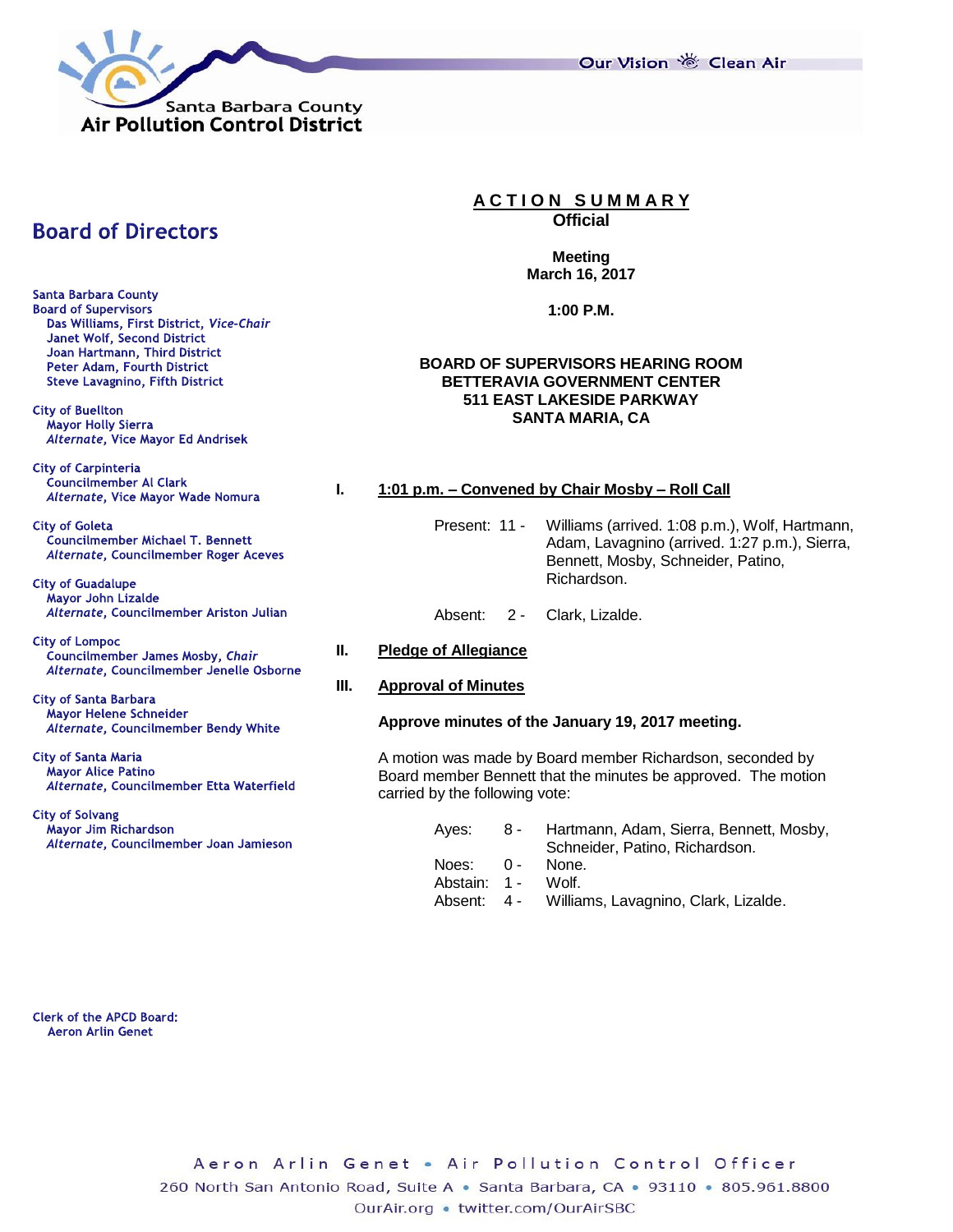# **IV. ADMINISTRATIVE ITEMS**

**Approved by vote on one motion. These items read only on request of Board members.**

**A-1) Notice of Violation Reports**

## **Receive and file the summary of notices of violation issued and penalty revenue received during the months of January and February 2017.**

A motion was made by Board member Wolf, seconded by Board member Richardson that this matter be received and filed. The motion carried by the following vote:

| Aves:              | 9 - Wolf, Hartmann, Adam, Sierra, Bennett, Mosby, Schneider, Patino,<br>Richardson. |
|--------------------|-------------------------------------------------------------------------------------|
| Noes: 0 - None.    |                                                                                     |
| Abstain: 0 - None. |                                                                                     |
|                    | Absent: 4 - Williams, Lavagnino, Clark, Lizalde.                                    |

# **A-2) Grant Programs**

#### **Receive and file an update on the Old Car Buy Back Program for vehicles retired during the period of January 2, 2017 through March 1, 2017.**

A motion was made by Board member Wolf, seconded by Board member Richardson that this matter be received and filed. The motion carried by the following vote:

| Aves:              | 9 - Wolf, Hartmann, Adam, Sierra, Bennett, Mosby, Schneider, Patino,<br>Richardson. |
|--------------------|-------------------------------------------------------------------------------------|
|                    |                                                                                     |
| Noes: 0 - None.    |                                                                                     |
| Abstain: 0 - None. |                                                                                     |
|                    | Absent: 4 - Williams, Lavagnino, Clark, Lizalde.                                    |

## **A-3) APCD Community Advisory Council Meeting Minutes**

#### **Receive and file the minutes from the August 10, 2016 meeting of the APCD Community Advisory Council.**

A motion was made by Board member Wolf, seconded by Board member Richardson that this matter be received and filed. The motion carried by the following vote:

| Aves:              | 9 - Wolf, Hartmann, Adam, Sierra, Bennett, Mosby, Schneider, Patino, |
|--------------------|----------------------------------------------------------------------|
|                    | Richardson.                                                          |
| Noes: 0 - None.    |                                                                      |
| Abstain: 0 - None. |                                                                      |
|                    | Absent: 4 - Williams, Lavagnino, Clark, Lizalde.                     |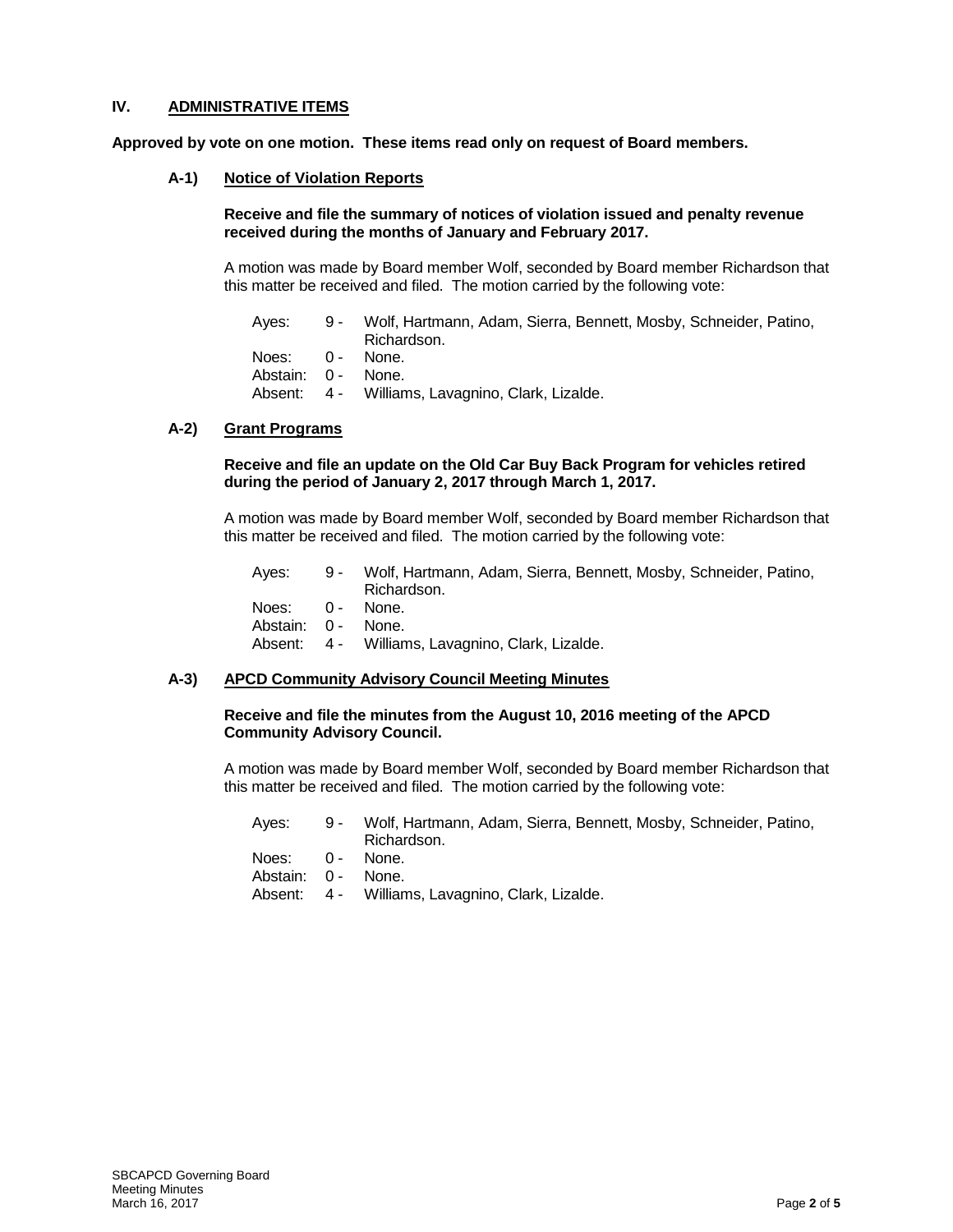## **A-4) District Office Space**

**Consider the following actions:**

- **a) Execute a Lease Agreement between the Santa Barbara County Air Pollution Control District and Acquistapace Ranches, LLC for the purposes of extending the existing tenancy of 301 East Cook Street, Santa Maria; and**
- **b) Authorize the Air Pollution Control Officer to negotiate the lease termination for the Aegis building with the County of Santa Barbara, located at 260 North San Antonio Road, Santa Barbara.**

A motion was made by Board member Wolf, seconded by Board member Richardson that this matter be approved. The motion carried by the following vote:

| Aves:              | 9 - Wolf, Hartmann, Adam, Sierra, Bennett, Mosby, Schneider, Patino,<br>Richardson. |
|--------------------|-------------------------------------------------------------------------------------|
| Noes: 0 - None.    |                                                                                     |
| Abstain: 0 - None. |                                                                                     |
|                    | Absent: 4 - Williams, Lavagnino, Clark, Lizalde.                                    |

## **A-5) Air Pollution Control Officer Travel Reimbursements**

#### **Authorize the Administrative Manager to process and approve or deny all Air Pollution Control Officer (APCO) travel reimbursements according to the District's standard travel reimbursement process and procedure.**

A motion was made by Board member Wolf, seconded by Board member Richardson that this matter be approved. The motion carried by the following vote:

| 9 - Wolf, Hartmann, Adam, Sierra, Bennett, Mosby, Schneider, Patino,<br>Richardson. |
|-------------------------------------------------------------------------------------|
| Noes: 0 - None.                                                                     |
| Abstain: 0 - None.                                                                  |
| Absent: 4 - Williams, Lavagnino, Clark, Lizalde.                                    |
|                                                                                     |

## **V. PUBLIC COMMENT PERIOD**

**Persons desiring to address the APCD Board on any subject within the jurisdiction of the Board that is not included as part of the agenda must complete and deliver to the Clerk the "Request to Speak" form which is available at the Hearing Room entrance prior to the commencement of this comment period. Comments shall be limited to fifteen minutes, divided among those desiring to speak, but no person shall speak longer than three minutes.**

There were no public comments.

## **VI. DIRECTOR'S REPORT**

**Oral report by the Air Pollution Control Officer on any current topics of concern to the Board.**

Received Director's Report.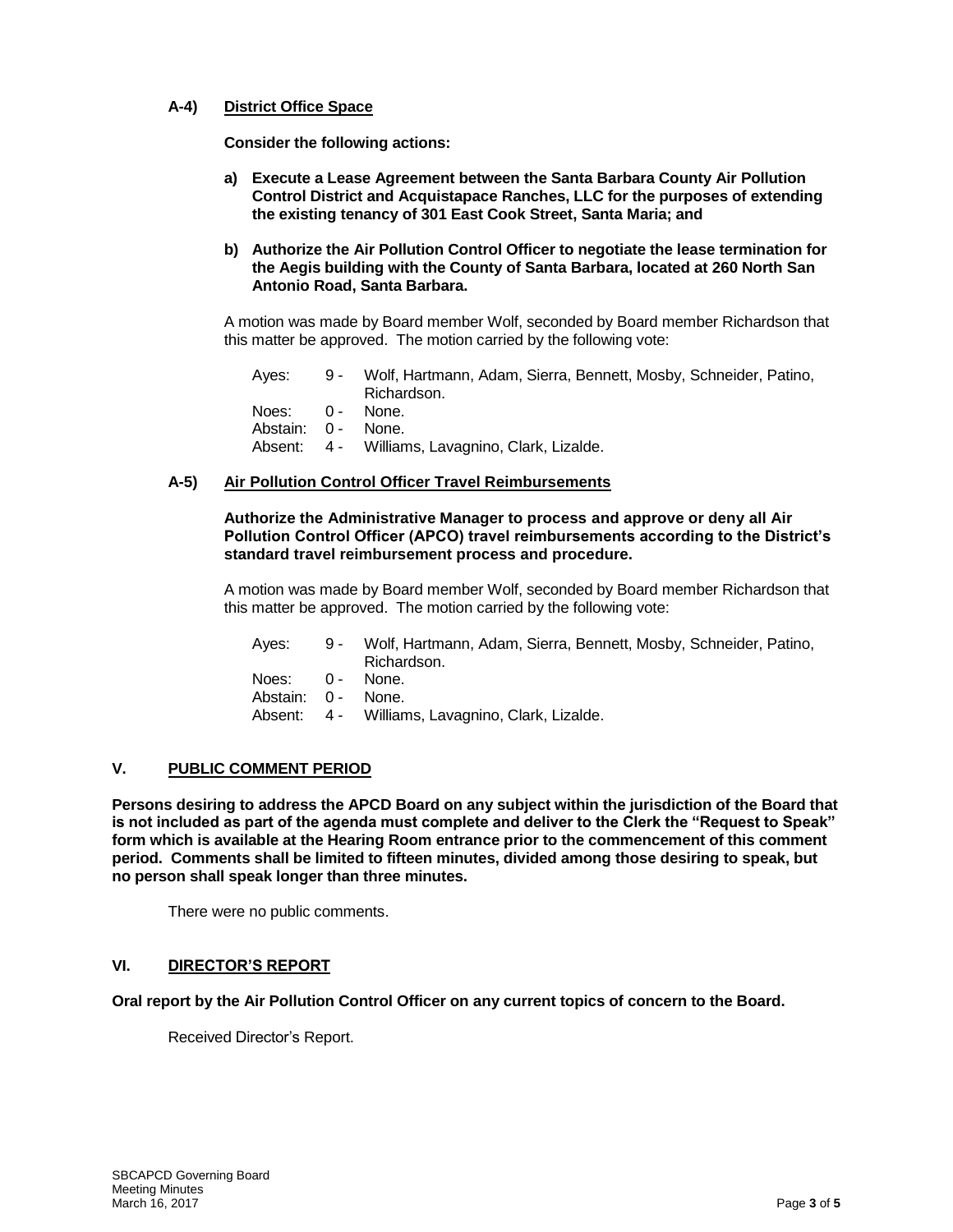## **VII. DISCUSSION ITEMS**

## **1) Extra Help Position**

**Consider the following actions:** 

- **a) In accordance with California Government Code Section 7522.56(f)(1), certify that the appointment of retired Santa Barbara County Air Pollution Control District (District) employee, Michael Willis, is necessary to fill a critical need in the Administrative Division of the District before 180 days have passed from his date of retirement; and**
- **b) Approve and authorize the Air Pollution Control Officer to appoint retired employee Michael Willis as an Extra Help employee on a part time basis limited to 400 hours of service in order to provide assistance with database and application programming for the Information Technology (IT) section.**

A motion was made by Board member Wolf, seconded by Board member Bennett that this matter be approved. The motion carried by the following vote:

| Aves:              | 9 - Wolf, Hartmann, Adam, Sierra, Bennett, Mosby, Schneider, Patino,<br>Richardson. |
|--------------------|-------------------------------------------------------------------------------------|
| Noes: 0 - None.    |                                                                                     |
| Abstain: 0 - None. |                                                                                     |
|                    | Absent: 4 - Williams, Lavagnino, Clark, Lizalde.                                    |

#### **2) Santa Barbara County Education Office Education Celebration Event**

**Receive and file information about the Santa Barbara County Education Office Education Celebration event on May 25, 2017 to recognize teachers selected for Care for Our Earth grants.** 

*Vice-Chair Williams arrived during this item.*

Item received and filed.

## **3) Wood Smoke Reduction Program**

**Adopt a resolution that authorizes the creation of the Wood Smoke Reduction Program to be administered by the Santa Barbara County Air Pollution Control District through the following actions:** 

- **a) Approve the use of \$30,000 from the Air Pollution Control District's Community Programs Fund to fund the Wood Smoke Reduction Program; and**
- **b) Delegate authority to the Air Pollution Control Officer to implement the Wood Smoke Reduction Program within the parameters established by the Board.**

*Board member Lavagnino arrived during this item.*

A motion was made by Board member Wolf, seconded by Vice-Chair Williams that this matter be approved. Adopted APCD Resolution No. 17-04. The motion carried by the following vote:

| Aves:              | 8 - Williams, Wolf, Hartmann, Sierra, Bennett, Mosby, Schneider, Patino. |
|--------------------|--------------------------------------------------------------------------|
|                    | Noes: 3 - Adam, Lavagnino, Richardson.                                   |
| Abstain: 0 - None. |                                                                          |
|                    | Absent: 2 - Clark. Lizalde.                                              |